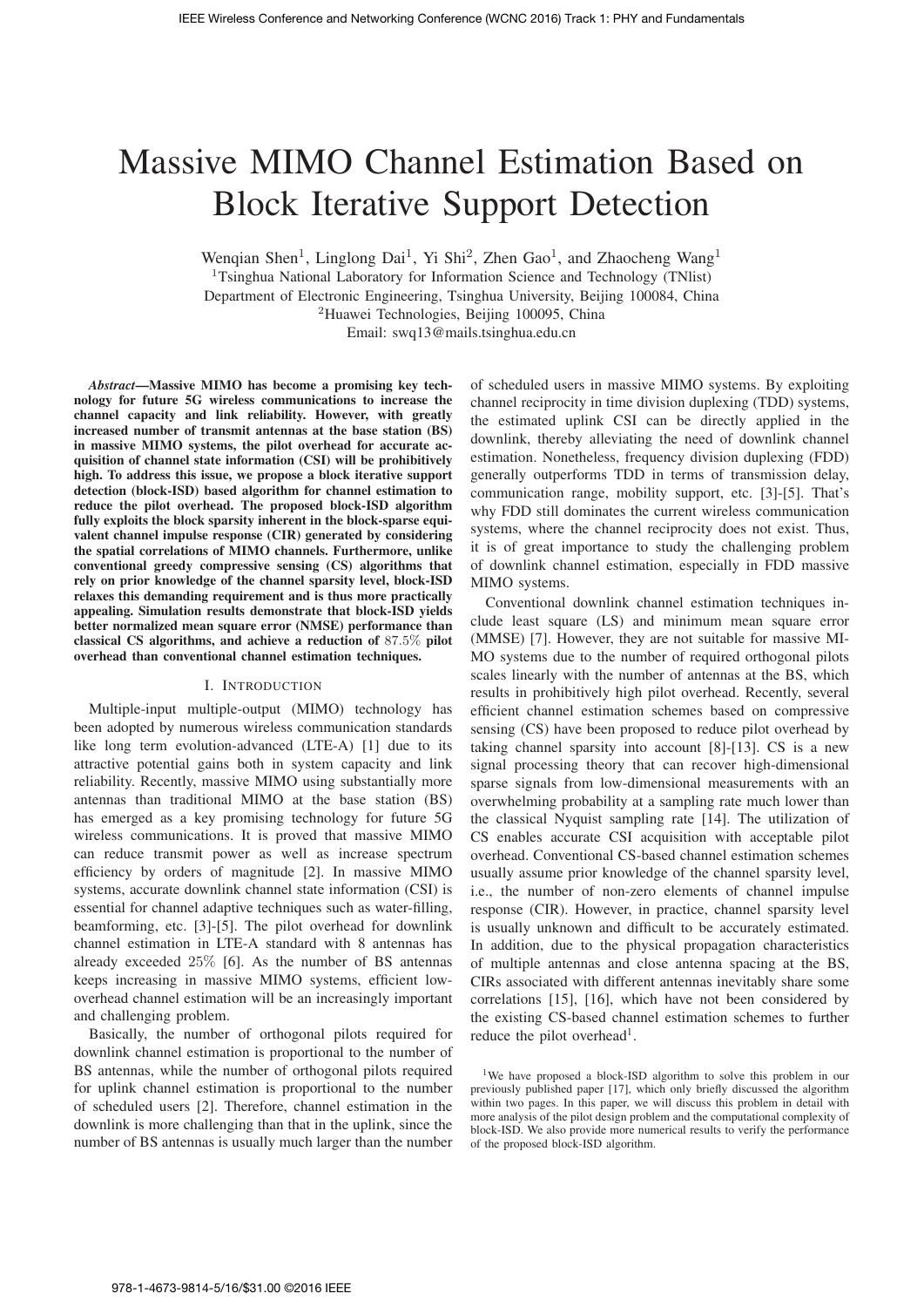In this paper, building upon the iterative support detection (ISD) algorithm, we propose an improved block-ISD based algorithm for downlink channel estimation in FDD massive MIMO systems to reduce the pilot overhead. Specifically, by considering the spatial correlations of MIMO channels caused by the physical propagation characteristics of multiple antennas and close antenna spacing at the BS, we generate the block-sparse equivalent CIR with the preferred block sparsity. Accordingly, we propose a block-ISD based algorithm to significantly reduce pilot overhead required for accurate channel estimation. Finally, we propose a pilot pattern and theoretically show its capacity of achieving small maximal mutual coherence (MMC), which ensures reliable channel estimation performance. Simulation results show that block-ISD yields better channel estimation performance and significantly reduces pilot overhead. Additionally, block-ISD requires no prior knowledge of the channel sparsity level, and is thus more practically appealing than conventional CS-based algorithms.

The remainder of this paper is organized as follows. The system model of massive MIMO is introduced in section II. Section III presents the downlink channel estimation based on the proposed block-ISD algorithm. In Section IV, simulation results are provided to illustrate the performance of block-ISD. Finally, conclusions are drawn in Section V.

Notation: Lower-case and upper-case boldface letters denote vectors and matrices, respectively;  $(\cdot)^T$ ,  $(\cdot)^*$  and  $(\cdot)^H$  denote the transpose, conjugate and conjugate transpose of a matrix, respectively; diag{**c**} denotes the diagonal matrix with the diagonal vector **c**. **y** $\Omega$  denotes the sub-vector consisting of the elements with indexes from  $\Omega$ .  $\|\cdot\|_0$  is the  $l_0$ -norm denoting<br>the number of non-zero elements in a vector and  $\|\cdot\|$  is the number of non-zero elements in a vector, and  $\|\cdot\|_p$  is the  $l_p$ -norm.  $\Omega^c$  denotes the complementary set of  $\Omega$ . Card(Γ) denotes the number of elements in set Γ.

#### II. SYSTEM MODEL

We consider a massive MIMO system with  $N_t$  antennas at the BS and K scheduled single-antenna users  $(N_t >> K)$ with the commonly used orthogonal frequency division multiplexing (OFDM) modulation at the BS. Normally, frequencydomain pilots are used for channel estimation in OFDM-based systems [8]. At the user side, the received signal (including data and pilots) in the frequency domain can be expressed as

$$
\mathbf{y} = \sum_{i=1}^{N_t} \mathbf{X}_i \mathbf{F}_L \mathbf{h}_i + \mathbf{n},\tag{1}
$$

where  $X_i = \text{diag}\{x_i\}$  with  $x_i \in C^{N \times 1}$  denotes the transmitted signal (including data and pilots) from the ith transmit antenna, where N is the OFDM symbol length.  $\mathbf{F}_L \in \mathcal{C}^{N \times L}$  is a submatrix consisting of the first  $L$  columns of the normalized discrete fourier transform (DFT) matrix of size  $N \times N$ .  $\mathbf{h}_i = [\mathbf{h}_i(1), \mathbf{h}_i(2), \cdots, \mathbf{h}_i(L)]^T$  denotes the CIR between the ith transmit antenna of the BS and the single receive antenna of the user with the maximal channel length L.  $\mathbf{n} = [n_1, \dots, n_N]^T$  represents the noise vector consisting of independent and identically distributed (i.i.d.) additive white independent and identically distributed (i.i.d.) additive white



Fig. 1. Generation of the block-sparse equivalent CIR.

complex Gaussian noise (AWGN) variables with zero mean and unit variance.

In order to estimate CIR  $\{\mathbf{h}_i\}_{i=1}^{N_t}$ , the received pilots **y**<sub>Ω</sub> n be extracted from the received signal **y** as can be extracted from the received signal **y** as

$$
\mathbf{y}_{\Omega} = \sum_{i=1}^{N_t} \mathbf{C}_i(\mathbf{F}_L)_{\Omega} \mathbf{h}_i + \mathbf{n}_{\Omega},
$$
 (2)

where  $\Omega$  is the index set of subcarriers assigned to pilots, which can be randomly selected from the subcarrier set  $[1, 2, \cdots, N]$ .  $(\mathbf{F}_L)_{\Omega}$  is the sub-matrix consisting of the rows with indexes from  $\Omega$ ,  $\mathbf{C}_i = \text{diag}\{\mathbf{c}_i\}$  with  $\mathbf{c}_i \in C^{p \times 1}$  being the pilot vector for the ith transmit antenna, and the number of pilots is  $p$ . For simplicity, (2) can also be written as

$$
y_{\Omega} = \mathbf{P} \mathbf{h} + \mathbf{n}_{\Omega},\tag{3}
$$

where  $\mathbf{P} = [\mathbf{C}_1(\mathbf{F}_L)_{\Omega}, \mathbf{C}_2(\mathbf{F}_L)_{\Omega}, \cdots, \mathbf{C}_{N_t}(\mathbf{F}_L)_{\Omega}]$  can be regarded as the sensing matrix  $\mathbf{h} = [\mathbf{h}^T \ \mathbf{h}^T \ \cdots \ \mathbf{h}^T]^T$  is the regarded as the sensing matrix,  $\mathbf{h} = [\mathbf{h}_1^T, \mathbf{h}_2^T, \cdots, \mathbf{h}_{N_t}^T]^T$  is the aggregate CIR from  $N_t$  antennas to be estimated in massive MIMO systems.

# III. DOWNLINK CHANNEL ESTIMATION BASED ON BLOCK-ISD

In this section, we firstly generate the block-sparse equivalent CIR by considering the correlations of CIRs associated with different antennas. Then, we propose an improved block-ISD algorithm for channel estimation to reduce the pilot overhead. Finally, we further discuss the pilot design problem which has a substantial impact on the channel estimation performance.

# *A. Generation of the block-sparse equivalent CIR*

The massive MIMO channel to be recovered is  $h =$  $[\mathbf{h}_1^T, \mathbf{h}_2^T, \cdots, \mathbf{h}_{N_t}^T]^T$ . Due to the physical propagation char-<br>acteristics of multiple antennas and close antenna spacing at acteristics of multiple antennas and close antenna spacing at the BS, CIRs associated with different antennas have similar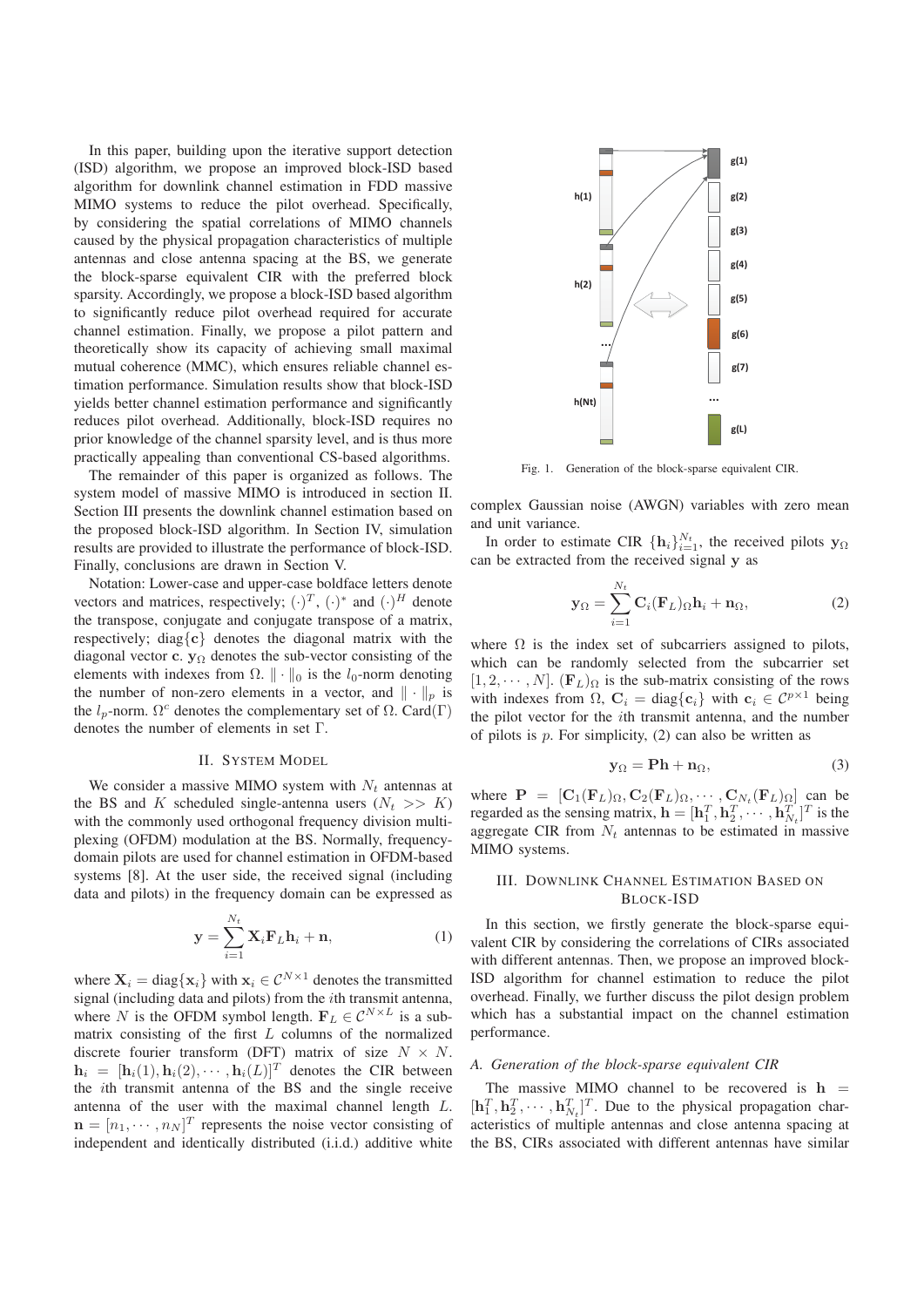path arrival times, and thus they share a common support [15], i.e.,

$$
\Gamma_{\mathbf{h}_1} = \Gamma_{\mathbf{h}_2} = \cdots = \Gamma_{\mathbf{h}_{N_t}},\tag{4}
$$

where  $\mathbf{\Gamma}_{\mathbf{h}_i} = \{k : \mathbf{h}_i(k) \neq 0\}$  denotes the support of  $\mathbf{h}_i$ . This special structure of **h** is illustrated in Fig. 1, where the colored blocks denote the non-zero elements of CIRs.

Since the CIRs associated with different transmit antennas share a common support, we can group the elements of  $\mathbf{h}_i$ with the same indexes into non-zero blocks and zero blocks as shown in Fig. 1 to generate the block-sparse equivalent CIR  $\mathbf{g} = [\mathbf{g}_1, \mathbf{g}_2, \cdots, \mathbf{g}_L]^T$ . More specifically, the relationship<br>between **b** and **g** can be expressed as between **h** and **g** can be expressed as

$$
\mathbf{g}((l-1)N_t + n_t) = \mathbf{h}((n_t - 1)L + l),
$$
 (5)

where  $l = 1, 2, \dots, L$  and  $n_t = 1, 2, \dots, N_t$ . It is important that if we equally divide  $g$  into  $L$  blocks with  $N_t$  elements in each block, these  $N_t$  continuous elements in the *l*th block  $g_l$ are all zeros or non-zeros. Thus, the generated block-sparse equivalent CIR **g** enjoys the preferred block sparsity. This implies that we can treat the  $N_t$  continuous elements of the support  $\Gamma_{\mathbf{g}}$  of **g** as a whole and update them simultaneously.

Accordingly, similar to (5), we can obtain a new sensing matrix  $\Theta$  by rearranging the columns of **P** in (3) as

$$
\Theta(:, (l-1)N_t + n_t) = \mathbf{P}(:, (n_t - 1)L + l). \tag{6}
$$

Therefore, the channel estimation problem (3) can be reformulated as

$$
y_{\Omega} = \Theta g + n_{\Omega}.
$$
 (7)

This is an underdetermined problem with **g** of size  $N_T L \times 1$ and **yQ** of size  $p \times 1$ , where p is usually much smaller than  $N<sub>T</sub>L$  due to the large number of antennas and the limited pilot overhead. Traditional channel estimation techniques like LS and MMSE can not recover CSI with limited pilot overhead. In what follows we propose a block-ISD algorithm to solve this problem by fully exploiting the block sparsity inherent in the generated block-sparse equivalent CIR.

## *B. Downlink channel estimation based on block-ISD*

The pseudocode of block-ISD is in **Algorithm 1**. Note that block-ISD updates the recovered signal  $g^{(s)}$  in the sth iteration through solving the truncated basic pursuit (BP) problem [18] in step 4:

$$
\min_{\mathbf{g}^{(s)}} \|\mathbf{g}_{W^{(s)}}^{(s)}\|_1 \quad s.t. \ \mathbf{y}_{\Omega} = \mathbf{\Theta} \mathbf{g}^{(s)} + \mathbf{n}_{\Omega},\tag{8}
$$

where  $\|\mathbf{g}_{W(s)}^{(s)}\|_1 = \sum_{w \in W(s)} |\mathbf{g}^{(s)}(w)|$ . This problem can be efficiently solved by calling a RP algorithm such as **YALL1** efficiently solved by calling a BP algorithm such as YALL1 [19]. Then, the support  $\Gamma_{\bf g}^{(s)}$  is also updated in the sth iteration through the adjacent support detection in steps 5-9. In these five steps, we firstly sort  $g^{(s)}$  in an ascending order in step 5 to obtain  $\mathbf{v}^{(s)}$ . Then we detect the support of  $\mathbf{v}^{(s)}$  based on the 'first significant jump' rule [10] in step 6, which searches the smallest  $i$  that satisfies:

$$
|\mathbf{v}^{(s)}(i+1)| - |\mathbf{v}^{(s)}(i)| > |\tau^s|,
$$
\n(9)

Algorithm 1 Block-ISD Algorithm Input:

1) Measurements **<sup>y</sup>**<sup>Ω</sup>, 2) Sensing matrix **Θ**. 1: Initialization:  $s = 0$  and  $\mathbf{g} : \mathbf{\Gamma}_{\mathbf{g}}^{(0)} = \emptyset$ .<br> **while**  $\text{Card}(\mathbf{\Gamma}^{(s)}) \leq N$ 2: **while**  $\text{Card}(\Gamma_{\mathbf{g}}^{(s)}) < N_T L - p$  do 3:  $W^{(s)} = (\mathbf{\Gamma_g^{(s)}})^c;$  $\mathbf{g}^{(s)} \leftarrow \min_{\mathbf{g}^{(s)}} \|\mathbf{g}_{W^{(s)}}^{(s)}\|_1 \quad s.t. \mathbf{y}_{\Omega} = \mathbf{\Theta} \mathbf{g}^{(s)} + \mathbf{n}_{\Omega};$ 5:  $\mathbf{v}^{(s)} = \text{Sort}(\mathbf{g}^{(s)});$ 6:  $i \leftarrow \min_{s \in S} i_s, |\mathbf{v}^{(s)}(i+1)| - |\mathbf{v}^{(s)}(i)| > |\tau^{(s)}|;$ 7:  $\epsilon^{(s)} = |\mathbf{v}^{(s)}(i)|;$ <br> **p**.  $\mathbf{F}^{(s)} = [h \cdot e^{\imath t}]$ 8:  $\mathbf{\Gamma}_{\mathbf{v}}^{(s)} = \{k \text{ s.t. } |\mathbf{v}^{(s)}(k)| > \epsilon^{(s)}\};$ <br> $\mathbf{\Gamma}_{\mathbf{v}}^{(s)} = \{l-1\}N + 1 + 1 + N$ 9:  $\mathbf{\Gamma}_{\mathbf{S}}^{(s)} = \{ (l-1)N_t + 1 : 1 : lN_T \text{ s.t. } \text{Card}( \{ (l-1)N_{t+1} + 1 : lN_{t+1} \text{ or } \mathbf{S} ) \} \setminus N \geq N \}$  $1)N_t + 1:1: lN_T$   $\cap$   $\Gamma_{\mathbf{v}}^{(\mathbf{s})}$   $> N_t/2$  ; 10:  $s = s + 1$ . 11: end while 12: **return**  $\hat{\mathbf{g}} = \mathbf{g}^{(s)}$ Output: Recovered block-sparse equivalent CIR  $\hat{g}$ .

where  $|\mathbf{v}^{(s)}(i)|$  denotes the absolute value of *i*th element of  $\mathbf{v}^{(s)}$ , and  $\tau^{(s)} = (LN_T)^{-1} ||\mathbf{v}^{(s)}||_{\infty}$  [19]. The smallest *i* is the index where the 'first significant jump' occurs in an ascending index where the 'first significant jump' occurs in an ascending ordered vector  $\mathbf{v}^{(s)}$ . Next we set the threshold  $\epsilon^{(s)} = |\mathbf{v}^{(s)}(i)|$ <br>in step 7, then the support of  $\mathbf{v}^{(s)}$  can be undated based on in step 7, then the support of  $\mathbf{v}^{(s)}$  can be updated based on the threshold  $\epsilon^{(s)}$  in step 8 as

$$
\Gamma_{\mathbf{v}}^{(\mathbf{s})} = \{k \quad s.t. \, |\mathbf{v}^{(s)}(k)| > \epsilon^{(s)}\}.
$$
 (10)

Finally, due to the block sparsity of  $g^{(s)}$ , the support of  $g^{(s)}$ can be updated in step 9 as

$$
\mathbf{\Gamma}_{\mathbf{g}}^{(\mathbf{s})} = \{ (l-1)N_t + 1 : 1 : lN_T \quad s.t. \n\text{Card}(\{(l-1)N_t + 1 : 1 : lN_T\} \cap \mathbf{\Gamma}_{\mathbf{v}}^{(\mathbf{s})}) > N_t/2 \}. \tag{11}
$$

Note that the support  $\Gamma_{\mathbf{g}}^{(s)}$  is independent of  $\Gamma_{\mathbf{g}}^{(s-1)}$  in block-ISD, which is essentially different from the classical greedy algorithm orthogonal matching pursuit (OMP) [14]. In OMP, only one element of  $\Gamma_{\rm g}^{(s)}$  is updated in each iteration, and once an element is added to  $\Gamma_{\rm g}^{(s)}$ , this element will not be removed in the following iterations. From this aspect, blockremoved in the following iterations. From this aspect, block-ISD is similar to subspace pursuit (SP) [20] and compressive sampling matching pursuit (CoSaMP) [14]. They update all elements of the recovered signal in every iteration, whereby the support detection not only selects desired elements but also removes undesired elements. However, the support detection of SP and CoSaMP is based on the signal sparsity level to be known as a priori, while the support detection of block-ISD is based on the sparsity-independent threshold  $\epsilon^{(s)}$ . Thus,<br>block-ISD can recover the signal without prior knowledge of block-ISD can recover the signal without prior knowledge of the channel sparsity level.

Compared with the classical ISD algorithm, the key difference of block-ISD is the consideration of the block sparsity of  $g^{(s)}$  in step 9. For a certain non-zero block of **g**, continuous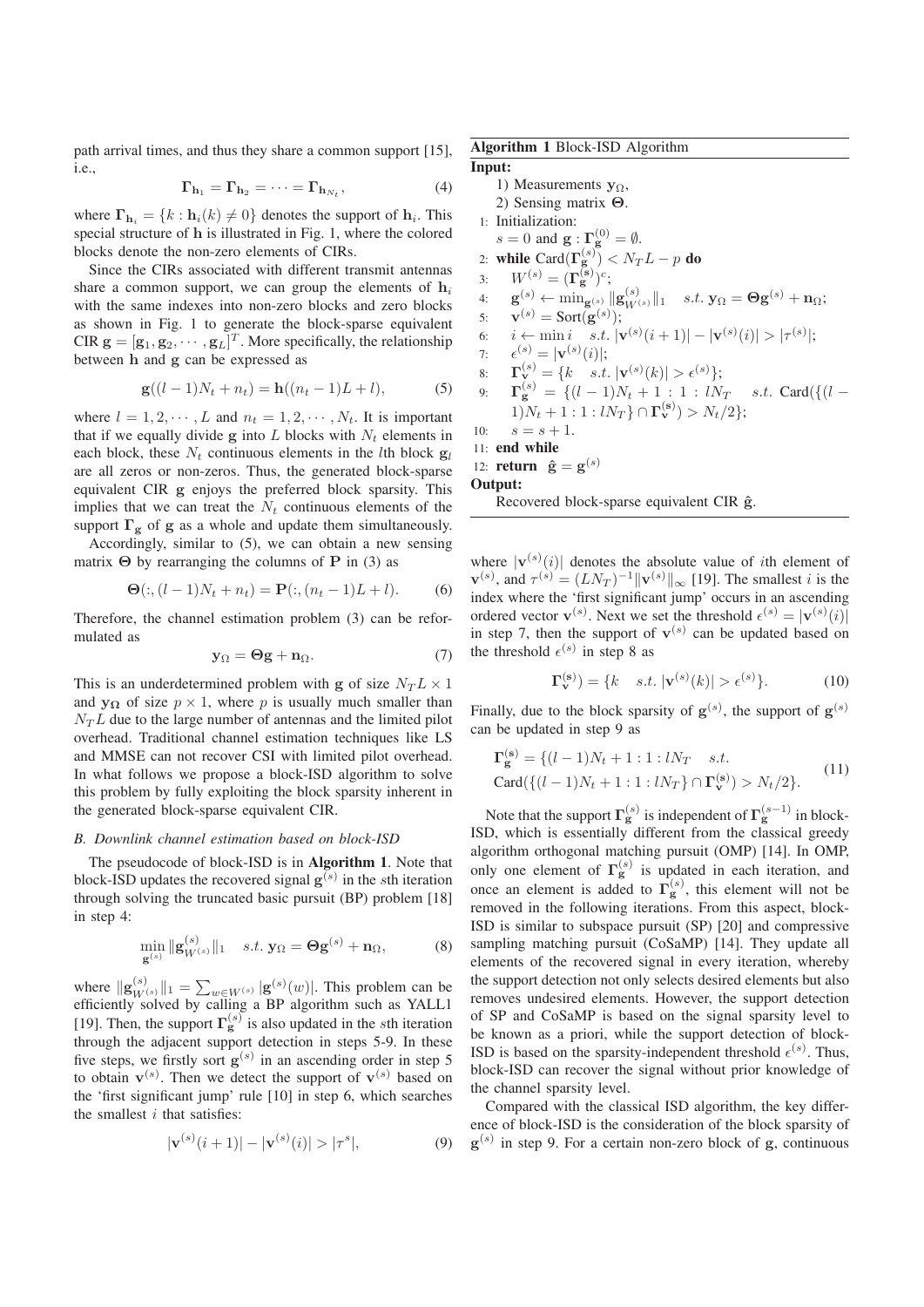$N_t$  elements of this block are supposed to be non-zeros. Their indexes are supposed to be included in  $\Gamma_{\mathbf{g}}^{(s)}$ . However, some indexes of the block may be detected incorrectly due to the impact of noise. Nevertheless, we can determine whether this block is a zero block or a non-zero block by comparing the number of indexes included in  $\Gamma_{\mathbf{g}}^{(s)}$  with  $N_t/2$  (half of the block length). Only when more than half of the indexes of the block are included in  $\mathbf{\Gamma}_{\mathbf{g}}^{(s)}$ , then all  $N_t$  indexes of the block will be added in  $\Gamma_g^{(s)}$ . This mechanism considering the block sparsity is expected to increase the robustness of the support detection and thus improve the channel estimation performance as will be verified by simulation results in section IV. Moreover, compared with ISD, block-ISD only adds some comparison operations, and thus the overall complexity does not increase much.

# *C. Pilot design based on mutual coherence properrty*

Note that the sensing matrix **P** in (3) plays an important role in the sparse signal recovery performance. There are various results regarding what conditions **P** should satisfy to guarantee a robust signal recovery. The widely used conditions include the restricted isometry property (RIP) [20] and mutual coherence property (MCP) [14]. In this paper we discuss the sensing matrix based on MCP.

The maximal mutual coherence (MMC) of a matrix  $P \in$  $\mathcal{C}^{p \times L N_T}$  is defined as the largest normalized absolute inner product between any two columns of **P**, i.e.,

$$
\mu(\mathbf{P}) = \max_{1 \le i \ne j \le LN_T} \frac{|<\mathbf{P}_i, \mathbf{P}_j>|}{\|\mathbf{P}_i\|_2 \|\mathbf{P}_j\|_2}.
$$
(12)

Let the signal **h** be K-sparse (i.e., the number of non-zero<br>elements in **h** is K) and  $y = Ph + n$  where **n** is noise elements in **h** is K), and  $y = Ph + n$ , where **n** is noise vector consisting of i.i.d. AWGN variables with zero mean and variance  $\gamma$ . Then, **h** can be recovered by

$$
\hat{\mathbf{h}} = \min_{\mathbf{h}} \|\mathbf{h}\|_{1} \quad s.t. \|\mathbf{y} - \mathbf{P}\mathbf{h}\|_{2} \le \epsilon. \tag{13}
$$

Suppose that  $K \leq \frac{\frac{1}{\mu(\mathbf{P})+1}}{4}$  and  $\epsilon \geq \gamma$ , then the signal recovery error is bounded by [14]

$$
\|\hat{\mathbf{h}} - \mathbf{h}\|_{2} \le \frac{\gamma}{\sqrt{1 - \mu(\mathbf{P})(4K - 1)}}.\tag{14}
$$

It's clear that a smaller MMC results in a better signal recovery performance.

Accordingly, the MMC of the matrix **P** can be expressed as the maximal absolute element of the Grammar matrix  $G =$  $\tilde{\mathbf{P}}^H \tilde{\mathbf{P}}$  except for the diagonal elements:

$$
\mu(\mathbf{P}) = \max_{i \neq j} |g_{ij}|,\tag{15}
$$

where  $\tilde{P}$  denotes the column-normalized version of **P**, i.e.,  $\tilde{P}(\cdot, i) = \frac{P(:,i)}{P}$  $\tilde{\mathbf{P}}(:,i) = \frac{\mathbf{P}(:,i)}{\|\mathbf{P}(:,i)\|}.$ <br> **As**  $\mathbf{P} = [\mathbf{C}, \ell]$ 

 $\mathbf{A} \mathbf{s} \mathbf{P} = [\mathbf{C}_1(\mathbf{F}_L) \Omega, \mathbf{C}_2(\mathbf{F}_L) \Omega, \cdots, \mathbf{C}_{N_t}(\mathbf{F}_L) \Omega],$  the MMC<br>**P**) is determined by the pilots  $\mathbf{c}_i$  for  $1 \leq i \leq N$ . To  $\mu(\mathbf{P})$  is determined by the pilots  $\mathbf{c}_i$  for  $1 \leq i \leq N_t$ . To achieve a small MMC, we propose the following pilot pattern where the elements of the pilot sequences  $\mathbf{c}_i$  have independent random phases but a unit amplitude. Thus, the  $l_2$ -norm of the columns of **P** are constant  $\sqrt{p}$ , and thus the Grammar matrix **G** can be written as

$$
\mathbf{G} = \frac{1}{p} \mathbf{P}^H \mathbf{P}.
$$
 (16)

Then, the MMC  $\mu(\mathbf{P})$  of the sensing matrix **P** is

$$
\mu(\mathbf{P}) = \frac{1}{p} \max_{i \neq j \text{ or } n_1 \neq n_2} \sum_{k=1}^{p} c_{i,k}^* c_{j,k} e^{-j\frac{2\pi}{N} m_k (n_1 - n_2)}, \quad (17)
$$

where  $1 \le i, j \le N_t, \ 0 \le n_1, n_2 \le L - 1, \ c_{i,k}$  denotes the kth element of  $\mathbf{c}_i$ , and  $\{m_k\}_{k=1}^p$  is the set of subcarrier<br>indexes assigned to pilots. The conditions that  $i \neq i$  or  $n_i \neq j$ indexes assigned to pilots. The conditions that  $i \neq j$  or  $n_1 \neq j$  $n_2$  ensures that the selected elements are not the diagonal elements of **G**. To derive the expection of  $\mu(\mathbf{P})$ , we consider three cases as below:

(a) If  $i = j$  and  $n_1 \neq n_2$ , (17) can be simplified as

$$
\mu(\mathbf{P}) = \frac{1}{p} \max \sum_{k=1}^{p} e^{-j\frac{2\pi}{N} m_k(n_1 - n_2)}.
$$
 (18)

The expectation of  $\mu(P)$  is zero because  $\frac{m_k}{N}$  follows the i.i.d. uniform distribution  $\mathcal{U}[0, 1)$ .

(b) If  $i \neq j$  and  $n_1 = n_2$ , (17) can be simplified as

$$
\mu(\mathbf{P}) = \frac{1}{p} \max \sum_{k=1}^{p} c_{i,k}^* c_{j,k} = \frac{1}{p} \max \sum_{k=1}^{p} e^{j2\pi(\theta_{j,k} - \theta_{i,k})}.
$$
\n(19)

The expectation of  $\mu(\mathbf{P})$  is zero because  $\theta_{i,k}$  and  $\theta_{i,k}$  follows the i.i.d. uniform distribution  $\mathcal{U}[0, 1)$ .

(c) If  $i \neq j$  and  $n_1 \neq n_2$ , (17) can be rewritten as

$$
\mu(\mathbf{P}) = \frac{1}{p} \max_{i \neq j \text{ and } n_1 \neq n_2} \sum_{k=1}^p e^{j2\pi(\frac{m_k}{N}(n_2 - n_1) + (\theta_{j,k} - \theta_{i,k}))}.
$$
\n(20)

Clearly, the expectation of  $\mu(P)$  is zero because  $\frac{m_k}{N}$ ,  $\theta_{i,k}$  and  $\theta_{i,k}$  follow the i.i.d. uniform distribution  $\mathcal{U}[0, 1]$  $\theta_{j,k}$  follow the i.i.d. uniform distribution  $\mathcal{U}[0, 1)$ .

To sum up, the proposed pilot pattern results in a small MMC, which ensures reliable channel estimation performance of block-ISD.

#### IV. SIMULATION RESULTS

Simulations have been conducted to validate the performance of block-ISD. We consider a  $N_t = 32$  massive MIMO system with the system bandwidth of 50 MHz and the OFDM symbol length  $N = 4096$ . We adopt the ITU Vehicular B channel model [8] with the maximal channel length  $L = 128$ .

Fig. 2 shows the normalized mean square error (NMSE) performance comparison between block-ISD and the classical ISD and BP algorithms, when the number of pilots is  $p = 640$ . In addition, the performance of the exact least square (LS) assuming the exact knowledge of the signal support is also presented as the lower bound of NMSE. It can be observed that block-ISD outperforms both classical ISD and BP algorithms. Specifically, block-ISD achieves over  $4 dB$  SNR gain than ISD when the target NMSE of 10−<sup>1</sup> is considered. The performance gain is mainly attributed to the exploration of the block sparsity of the block-sparse equivalent CIR. Note that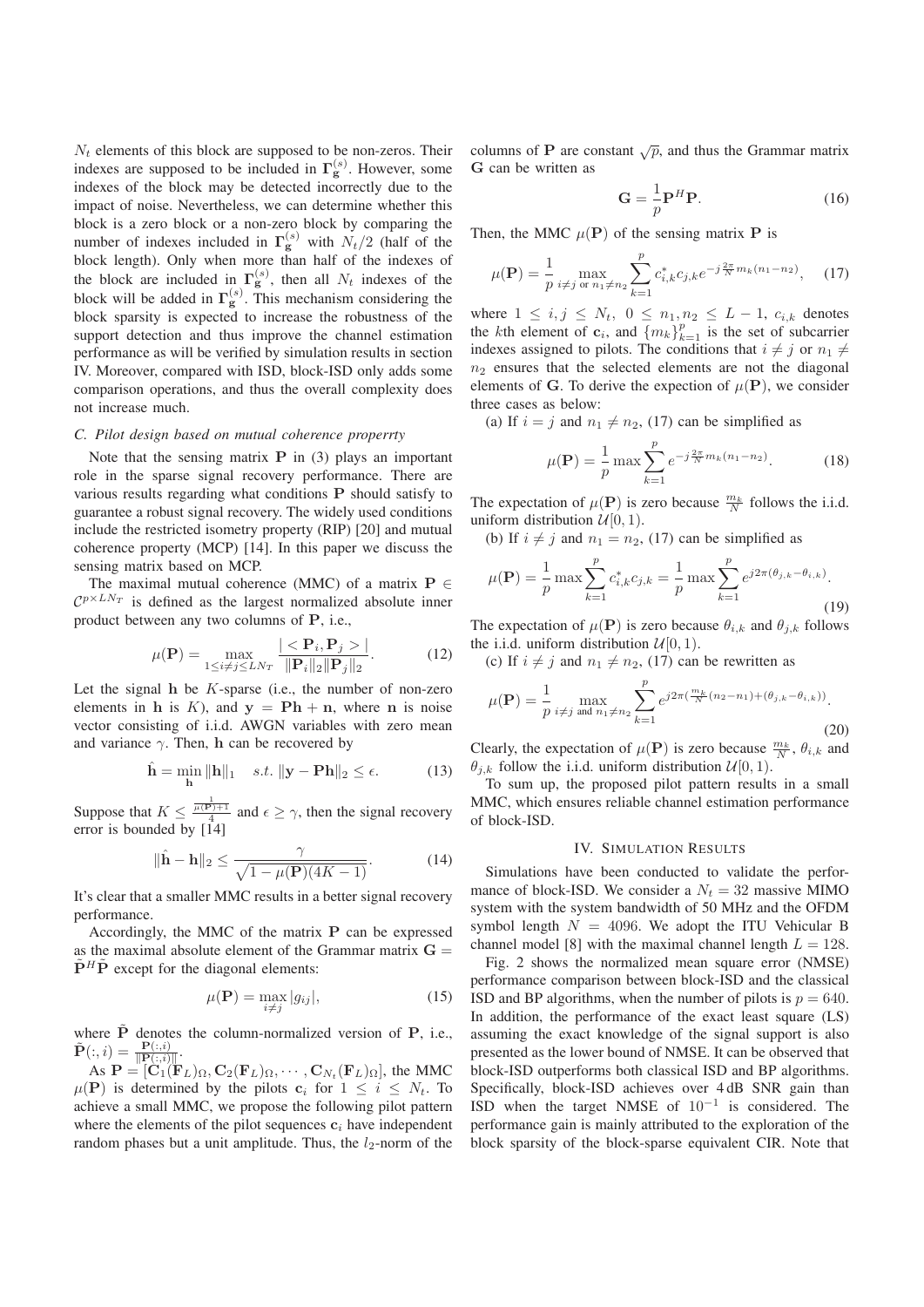

Fig. 2. The comparison of NMSE performance among block-ISD, ISD, and BP.

block-ISD obviously outperforms ISD when SNR is not very high. This is due to the fact that block-ISD is more capable of correcting the support detection error caused by the additive noise than ISD when SNR is not very high (e.g., SNR < 20 dB), which therefore enhances the support detection and ultimately leads to a lower NMSE.

Fig. 3 illustrates the performance of the channel reconstruction frequency against the number of pilots  $p$  ranging from 300 to 900. The channel reconstruction frequency is defined as the ratio between the times of reliable channel estimation and the total times of simulation, where reliable channel estimation refers to the case that the NMSE is smaller than the NMSE threshold  $\tau = 0.08$  [19]. It is evident that block-ISD significantly outperforms conventional ISD and BP algorithms. The number of pilots required for reliable channel estimation for block-ISD, ISD, and BP is 510, 585, and 840, respectively. For conventional channel estimation techniques such as LS and MMSE, the number of pilots should be as large as  $N_T L = 32 \times 128 = 4096$  to ensure (7) as an overdetermined problem. That is to say, block-ISD achieves a substantial reduction of  $(4096 - 510)/4096 = 87.5\%$  pilot overhead compared with these conventional channel estimation techniques without considering the channel sparsity.

#### V. CONCLUSIONS

In this paper, we have proposed a block-ISD based algorithm for downlink channel estimation with low pilot overhead for FDD massive MIMO systems. It is found that by exploring the block sparsity inherent in the block-sparse equivalent CIR, which is generated by considering the spatial correlations of CIRs sharing a common support, the proposed block-ISD algorithm could improve the channel estimation performance by over 4 dB than classical ISD and BP algorithms. In addition, we have shown that block-ISD requires no prior knowledge of the channel sparsity level, thereby making an important step toward practical implementation. Simulation results have demonstrated that block-ISD can achieve a reduction of <sup>87</sup>.5% pilot overhead than conventional channel



Fig. 3. The comparison of channel reconstruction frequency performance among block-ISD, ISD, and BP.

estimation techniques.

#### ACKNOWLEDGMENT

This work was supported by the National Key Basic Research Program of China (Grant No. 2013CB329203), the National Natural Science Foundation of China (Grant Nos. 61571270 and 61271266), the Beijing Natural Science Foundation (Grant No. 4142027), and the Foundation of Shenzhen government.

#### **REFERENCES**

- [1] E. Dahlman, S. Parkvall, J. Skold, et al., *3G evolution: HSPA and LTE for mobile broadband[M],* Academic press, 2010.
- [2] F. Rusek, D. Persson, B. Lau, E. Larsson, T. Marzetta, O. Edfors, and F. Tufvesson, "Scaling up MIMO: Opportunities and challenges with very large arrays." *IEEE Signal Process. Mag.*, vol. 30, no. 1, pp. 40-60, Jan. 2013.
- [3] Z. Gao, L. Dai, Z. Wang, and S. Chen, "Spatially common sparsity based adaptive channel estimation and feedback for FDD massive MIMO," *IEEE Trans. Signal Process.*, vol. 63, no. 23, pp. 6169-6183, Dec. 2015.
- [4] B. Lee, J. Choi, J. Seol, D. Love, and B. Shim, "Antenna grouping based feedback reduction for FDD-based massive MIMO systems," in *Proc. IEEE Int. Conf. on Commun. (IEEE ICC'14)*, Jun. 2014, pp. 4477-4482.
- [5] Z. Gao, L. Dai, W. Dai, B. Shim, and Z. Wang, "Structured compressive sensing based spatial-temporal channel estimation for FDD massive MIMO," to appear in *IEEE Trans. Commun.*
- [6] L. Correia *Moblie broadband multimedia networks, techniques, models and tools for 4G,* SanDiego, CA: Academic, 2006.
- [7] M. Ozdemir and H. Arslan, "Channel estimation for wireless OFDM systems," *IEEE Commun. Surv. Tutor.*, vol. 9, no. 2, pp. 18-48, 2nd Quarter 2007.
- [8] L. Dai, J. Wang, Z. Wang, P. Tsiaflakis, and M. Moonen, "Spectrum- and energy-efficient OFDM based on simultaneous multi-channel reconstruction," *IEEE Trans. Signal Process.*, vol. 61, no. 23, pp. 6047-6059, Dec. 2013.
- [9] W. Shen, L. Dai, B. Shim, S. Mumtaz, and Z. Wang, "Joint CSIT acquisition based on low-rank matrix completion for FDD massive MIMO systems," *IEEE Commun. Lett.*, vol. 19, no. 12, pp. 2178-2181, Dec. 2015.
- [10] Z. Gao, L. Dai, Z. Lu, C. Yuen, and Z. Wang, "Super-resolution sparse MIMO-OFDM channel estimation based on spatial and temporal correlations," *IEEE Commun. Lett.*, vol. 18, no. 7, pp. 1266-1269, Jul. 2014.
- [11] L. Dai, Z. Wang, and Z. Yang, "Spectrally efficient time-frequency training OFDM for mobile large-scale MIMO systems," *IEEE J. Sel. Areas Commun.*, vol. 31, no. 2, pp. 251-263, Feb. 2013.